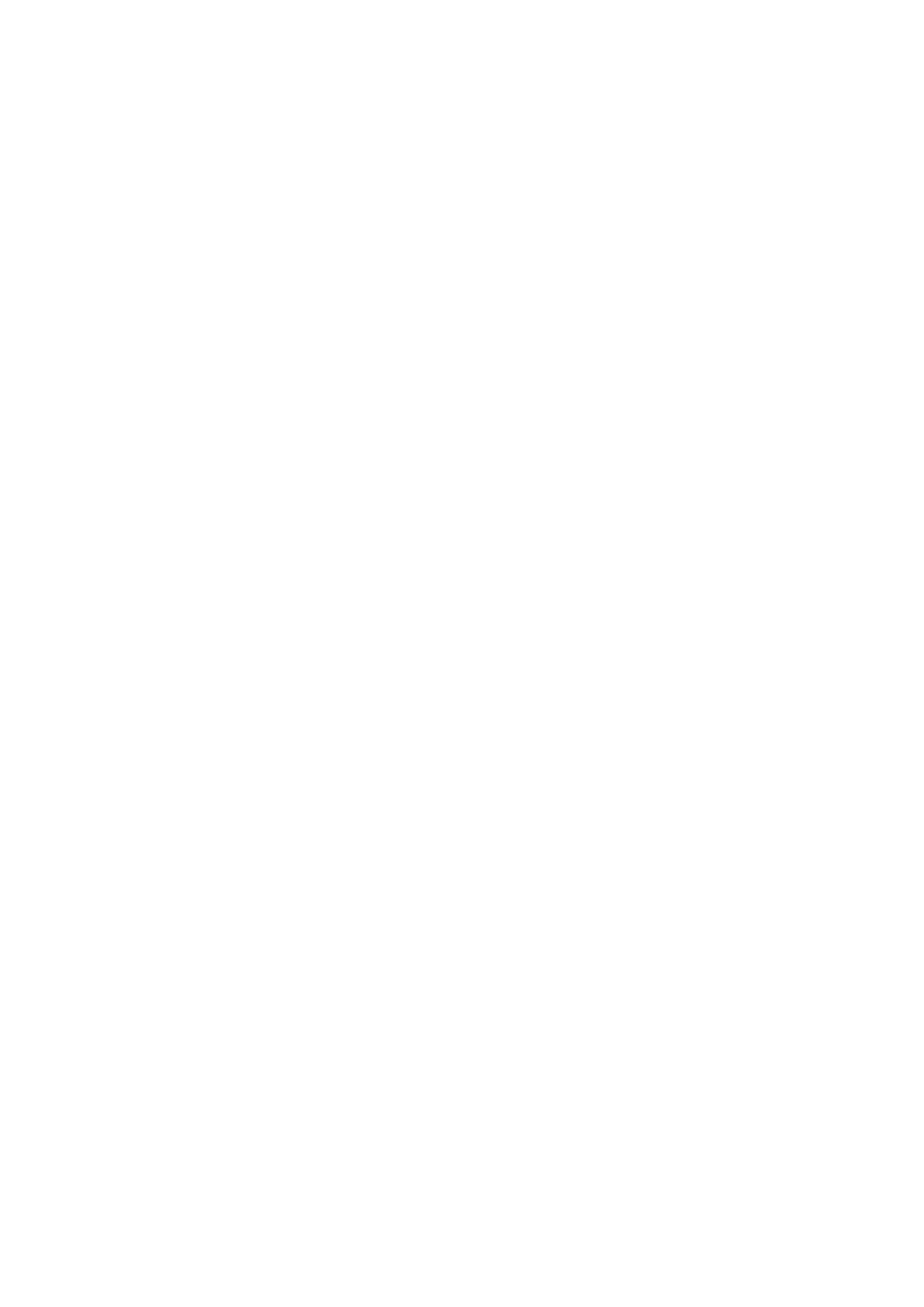http://nanoscitech.uitm.edu.my

Date : 3 January 2020 Our Reference : 100-IOS (36/2)

## **Prof. Dr Suriani Abu Bakar**

Deputy Vice Chancellor (Research & Innovation) Deputy Vice Chancellor (Research & Innovation) Office Universiti Pendidikan Sultan Idris (UPSI) 35900 Tanjong Malim, Perak

Dear Prof. Dr Suriani,

## **INVITATION AS KEYNOTE SPEAKER FOR THE MALAYSIA-JAPAN INTERNATIONAL CONFERENCE ON NANOSCIENCE, NANOTECHNOLOGY AND NANOENGINEERING 2020 (MJIC 2020) AT THE INSTITUTE OF BUSINESS EXCELLENCE, UiTM SHAH ALAM ON THE FEBRUARY 28 – MARCH 02, 2020**

**MALAYSIA-JAPA** 

Nanotechnology and Nar

The NANO-SciTech Centre, Institute of Science, Universiti Teknologi MARA is organizing an **Malaysia-Japan International Conference on Nanoscience, Nanotechnology and Nanoengineering 2020 (MJIC 2020)** on the **February 28 – March 02, 2020** at the **Universiti Teknologi MARA (UiTM)**, Shah Alam, Selangor, Malaysia.

The MJIC 2020 will be an important forum for academicians, students, researchers, scientists, engineers, technologists, industrialists and policy makers to gather and exchange ideas on the latest developments in nanoscience, nanotechnology and nanoengineering. The conference aims to create a platform for expert's interaction simultaneously with networking opportunities and also provides potential linkages to explore the innovative ideas of the participants from different regions over the world.

This international event which is hosted biennially, what more, one which involves the organisation of two conferences, as is the case this year-featuring the simultaneous running of 11th International Conference on Nanoscience and Nanotechnology 2020 (NANO-SciTech 2020) and 3rd International Conference on Nano-Electronic Technology Devices and Materials 2020 (IC-NET 2020). MJIC 2020 is co-organized by Institute of Science, Universiti Teknologi MARA (UiTM) with UiTM-NITech Liaison Office, Nagoya Institute of Technology (NITech), Nagoya, Japan and National Institute of Technology Kagawa College (NITKC), Kagawa, Japan.

The details of the presentation are as follow:

| <b>Date</b>  | : February 29 – March 01, 2020 (Saturday & Sunday)       |
|--------------|----------------------------------------------------------|
| <b>Venue</b> | : Institute of Business Excellence (IBE), UITM Shah Alam |
| <b>Time</b>  | : To be confirmed                                        |